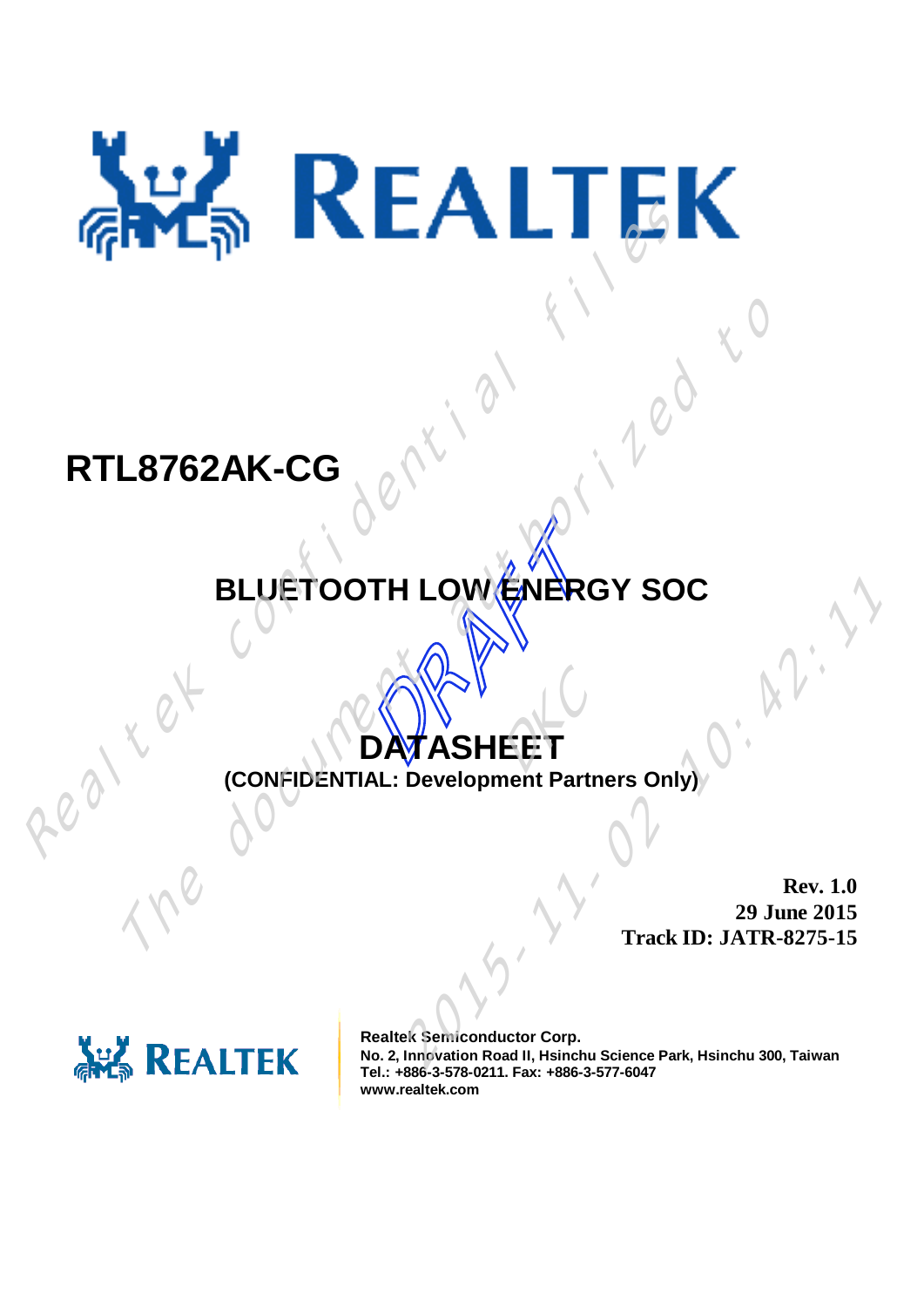

#### **COPYRIGHT**

© 2015 Realtek Semiconductor Corp. All rights reserved. No part of this document may be reproduced, transmitted, transcribed, stored in a retrieval system, or translated into any language in any form or by any means without the written permission of Realtek Semiconductor Corp.

#### **DISCLAIMER**

#### **TRADEMARKS**

#### **USING THIS DOCUMENT**

#### **REVISION HISTORY**

|                            |                                                 | means without the written permission of Realtek Semiconductor Corp. | $\alpha$ , transcribed, stored in a retrieval system, or transmitted into any minguage in any rorm or $\sigma$                                                                                                               |
|----------------------------|-------------------------------------------------|---------------------------------------------------------------------|------------------------------------------------------------------------------------------------------------------------------------------------------------------------------------------------------------------------------|
|                            |                                                 |                                                                     |                                                                                                                                                                                                                              |
| <b>DISCLAIMER</b>          |                                                 |                                                                     |                                                                                                                                                                                                                              |
|                            | technical inaccuracies or typographical errors. |                                                                     | Realtek provides this document 'as is', without warranty of any kind. Realtek may make improvements and/or<br>changes in this document or in the product described in this document at any time. This document could include |
| <b>TRADEMARKS</b>          |                                                 |                                                                     |                                                                                                                                                                                                                              |
|                            |                                                 | trademarks/registered trademarks of their respective owners.        | Realtek is a trademark of Realtek Semiconductor Corporation. Other names mentioned in this document are                                                                                                                      |
|                            |                                                 |                                                                     |                                                                                                                                                                                                                              |
| <b>USING THIS DOCUMENT</b> |                                                 |                                                                     |                                                                                                                                                                                                                              |
| information.               |                                                 | have become available subsequent to the production of this guide.   | This document is intended for the software engineer's reference and provides detailed programming<br>Though every effort has been made to ensure that the document is current and accurate, more information may             |
| <b>REVISION HISTORY</b>    |                                                 |                                                                     |                                                                                                                                                                                                                              |
| <b>Revision</b>            | <b>Release Date</b>                             | <b>Summary</b>                                                      |                                                                                                                                                                                                                              |
| 1.0                        | 2015/07/7                                       | First release.                                                      | 2017                                                                                                                                                                                                                         |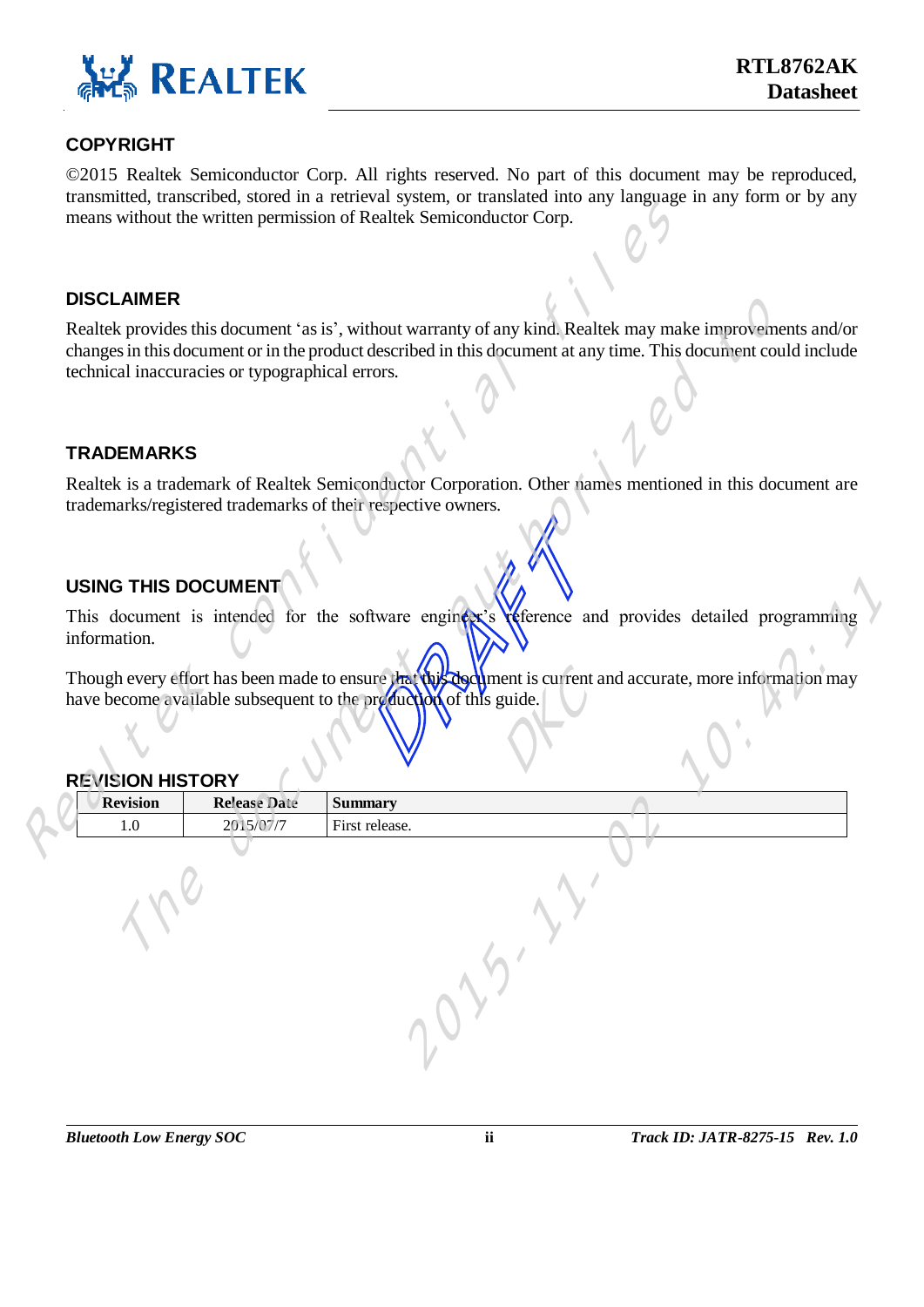

## **Table of Contents**

| 1. |                  |                                    |                                                                                                                                                                                                                                  |  |
|----|------------------|------------------------------------|----------------------------------------------------------------------------------------------------------------------------------------------------------------------------------------------------------------------------------|--|
|    |                  |                                    |                                                                                                                                                                                                                                  |  |
| 2. |                  |                                    |                                                                                                                                                                                                                                  |  |
| 3. |                  |                                    |                                                                                                                                                                                                                                  |  |
|    |                  |                                    |                                                                                                                                                                                                                                  |  |
| 4. |                  |                                    |                                                                                                                                                                                                                                  |  |
|    | 4.1.             |                                    |                                                                                                                                                                                                                                  |  |
|    |                  |                                    |                                                                                                                                                                                                                                  |  |
| 5. |                  |                                    |                                                                                                                                                                                                                                  |  |
|    | 5.1.             |                                    |                                                                                                                                                                                                                                  |  |
|    | 5.2.             |                                    |                                                                                                                                                                                                                                  |  |
|    | 5.3.             |                                    |                                                                                                                                                                                                                                  |  |
|    | 5.4.             |                                    |                                                                                                                                                                                                                                  |  |
|    | 5.5.<br>5.6.     |                                    |                                                                                                                                                                                                                                  |  |
|    | 5.7.             |                                    |                                                                                                                                                                                                                                  |  |
|    |                  |                                    |                                                                                                                                                                                                                                  |  |
| 6. |                  |                                    |                                                                                                                                                                                                                                  |  |
|    | 6.1.             |                                    |                                                                                                                                                                                                                                  |  |
|    | 6.2.             |                                    |                                                                                                                                                                                                                                  |  |
|    | 6.3.             |                                    |                                                                                                                                                                                                                                  |  |
|    | 6.4.             |                                    | 10                                                                                                                                                                                                                               |  |
|    | 6.4.1.           |                                    | 10                                                                                                                                                                                                                               |  |
|    | 6.4.2.           | GPS/Beidou Mode Power Consumption  | $\sqrt{2}$ . The contract of the contract of the contract of the contract of the contract of the contract of the contract of the contract of the contract of the contract of the contract of the contract of the contract of the |  |
|    | 6.4.3.           | GPS/Glonass Mode Power Consumption |                                                                                                                                                                                                                                  |  |
|    | 6.5.             | UART INTERFACE CHARACTERISTICS     |                                                                                                                                                                                                                                  |  |
|    | 6.6.             |                                    |                                                                                                                                                                                                                                  |  |
|    | 6.6.1.<br>6.6.2. |                                    |                                                                                                                                                                                                                                  |  |
|    |                  |                                    |                                                                                                                                                                                                                                  |  |
| 7. |                  |                                    |                                                                                                                                                                                                                                  |  |
|    | 7.1.             |                                    |                                                                                                                                                                                                                                  |  |
| 8. |                  |                                    |                                                                                                                                                                                                                                  |  |
|    |                  |                                    |                                                                                                                                                                                                                                  |  |
|    |                  |                                    |                                                                                                                                                                                                                                  |  |
|    |                  |                                    |                                                                                                                                                                                                                                  |  |
|    |                  |                                    |                                                                                                                                                                                                                                  |  |
|    |                  |                                    |                                                                                                                                                                                                                                  |  |
|    |                  |                                    |                                                                                                                                                                                                                                  |  |
|    |                  |                                    |                                                                                                                                                                                                                                  |  |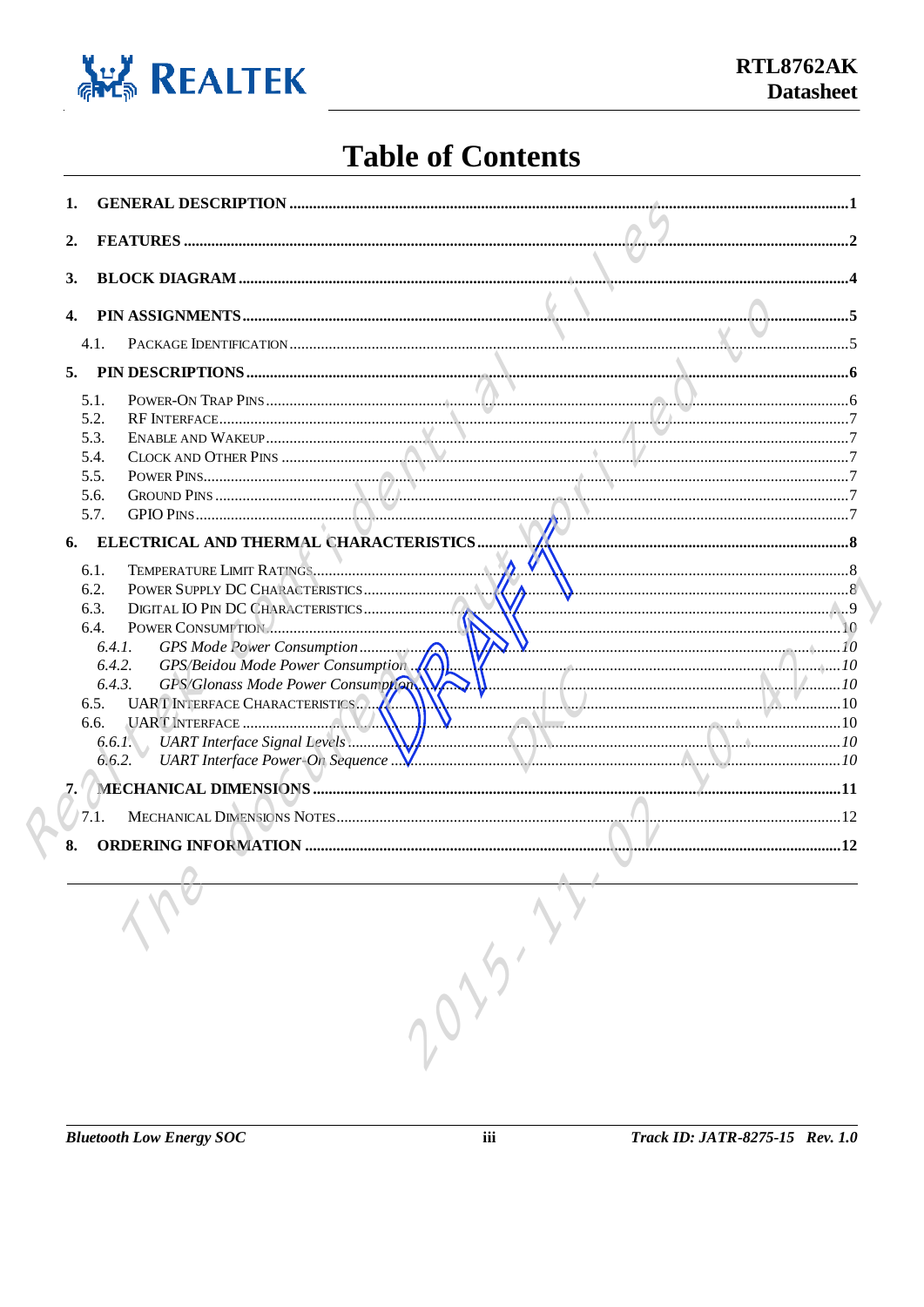

#### **List of Tables**

| TABLE 7. ST IS THIS WILLIAM RATINGS WILLIAM ST THE RELATION CONTROL TO BE A TEMPERATURE LIMIT RATINGS WILLIAM ST THE RELATION CONTROL TO A STATE AND THE RELATIONS OF THE RELATIONS OF THE RELATIONS OF THE RELATIONS OF THE R |  |
|--------------------------------------------------------------------------------------------------------------------------------------------------------------------------------------------------------------------------------|--|
|                                                                                                                                                                                                                                |  |
|                                                                                                                                                                                                                                |  |
|                                                                                                                                                                                                                                |  |
|                                                                                                                                                                                                                                |  |
|                                                                                                                                                                                                                                |  |
|                                                                                                                                                                                                                                |  |
|                                                                                                                                                                                                                                |  |
|                                                                                                                                                                                                                                |  |
|                                                                                                                                                                                                                                |  |

# **List of Figures**

| FIGURE 1. BLOCK DIAGRAM                                       |  |
|---------------------------------------------------------------|--|
| FIGURE 2. PIN ASSIGNMENTS                                     |  |
|                                                               |  |
|                                                               |  |
| FIGURE 5. UART POWER ON SEQUENCE WITH PARD WARE FOOW CONTROL. |  |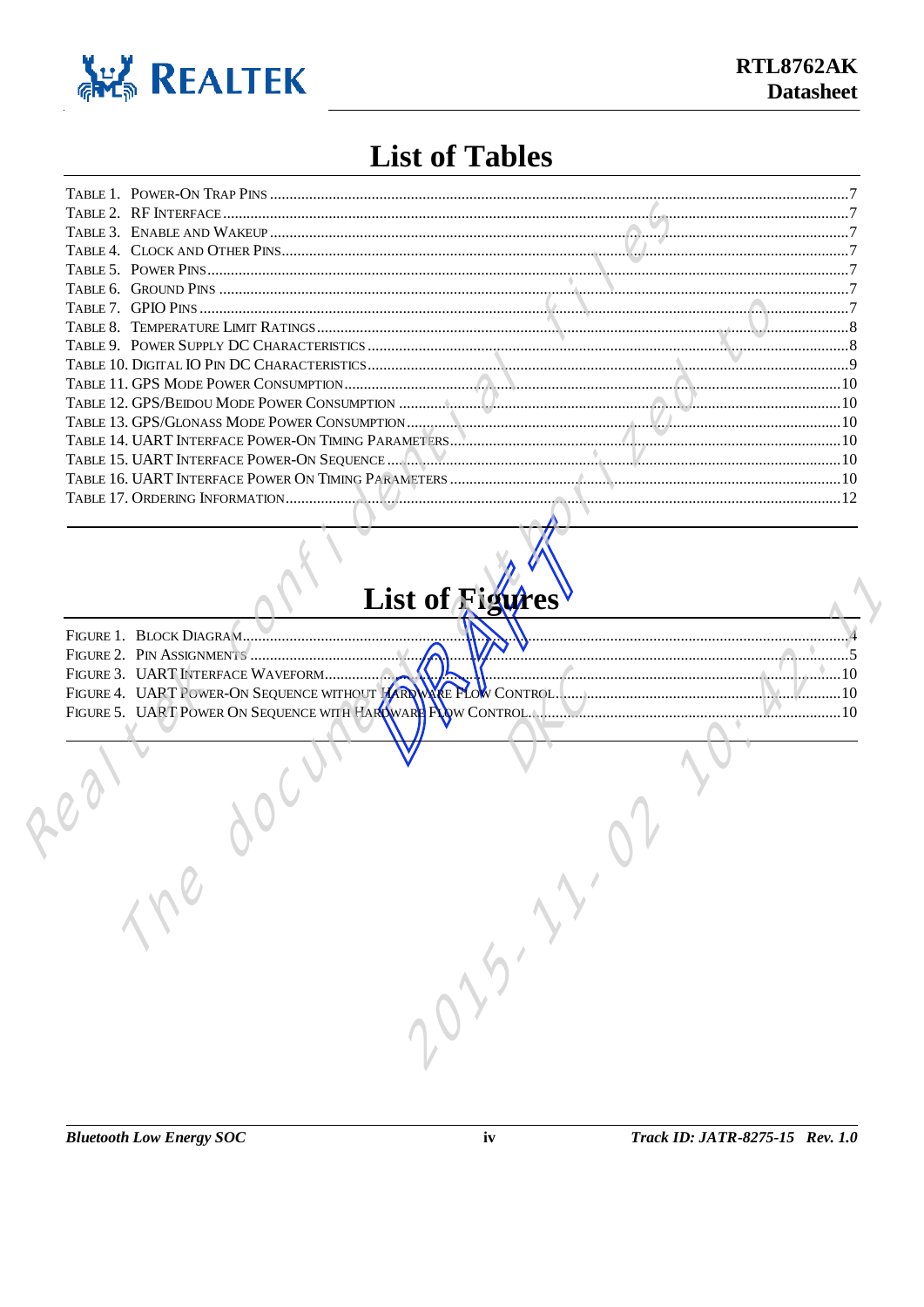

#### <span id="page-4-0"></span>**1. General Description**

The RTL8762AK is an ultra-low power system on chip solution for Bluetooth low energy applications. The RTL8762AK combines the excellent performance of a leading RF transceiver with ARM Cortex M0, 256KB eflash, 80KB RAM, and rich powerful supporting features and peripherals. The RTL8762AK integrates a sigma-delta ADC, programmable gain amplifier and microphone bias circuit for voice command application. The RTL8762AK embeds IR transceiver, hardware keyscan, and Quad-decoder on a single IC. The RTL8762AK combines the excellent performance of a leading RF transceiver with A<br>eftash, 80KB RAM, and rich powerful supporting features and periphericals. The KTL8762AK comes with QFN56 package.<br>RTL8762AK comes with QFN56 The document and the document

RAFTER COMPANY

of C

2015-11-02 10:42:11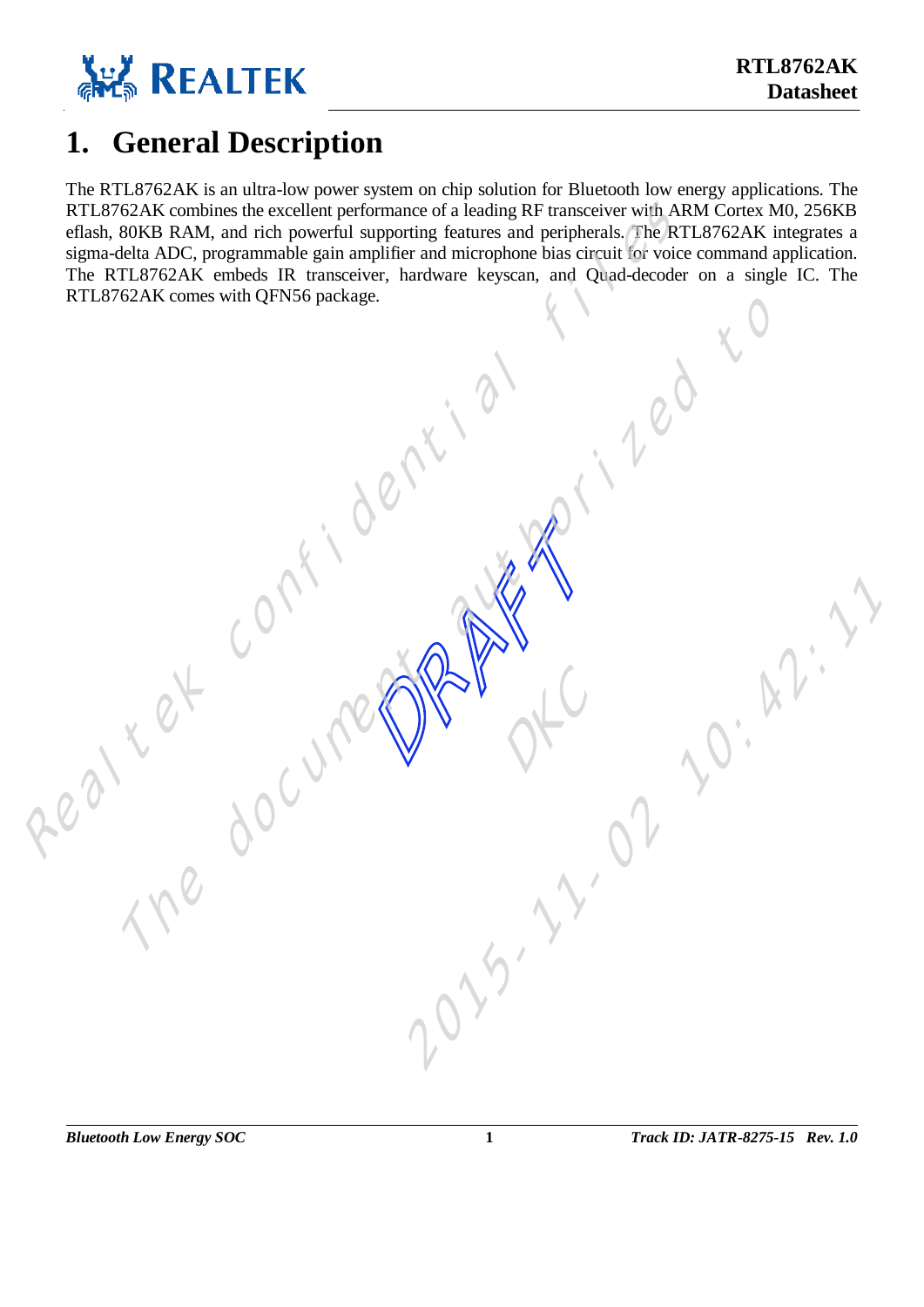

## <span id="page-5-0"></span>**2. Features**

#### **General**

- Ultra low power consumption with intelligent PMU **Example 1988**<br> **Example 1988**<br> **Example 2018**<br> **Example 2019**<br> **Example 2019**<br> **Example 2019**<br> **Example 2019**<br> **Example 2019**<br> **Example 2019**<br> **Example 2019**<br> **Example 2019**<br> **Example 2019**<br> **Example 2019**<br> **Example 2019** 
	- $\blacksquare$  Support the Bluetooth 4.2 core specification
	- Integrate MCU to execute Bluetooth protocol stack Support The document and Southern and Broadcaster Responsible DED pins<br>
	Material Interface Support LE LOCAP Connection Oriented<br>
	Support LE LOCAP Connection Oriented<br>
	Southern U.B. Channel Support<br>
	Channel Support<br>
	Channe
	- Support fully multiple Low Energy states
	- Support LE L2CAP Connection Oriented Channel Support
	- Support LE low duty directed advertising
	- Support LE data length extension feature
	- Feature<br>
	ramming<br>
	mode<br>
	March Support<br>
	Lacare Support<br>
	Lacare Support<br>
	Support<br>
	Timer x ■ Support OTA (Over-the-Air) programming mechanism for firmware upgrade
	- Support internal 32KHz OSC or external 32KHz clock input for low power mode
	- Support GAP, ATT/GATT, SMP,  $L2C$
	- Generic Applications for GAP Central Peripheral, Observer and Broadcaster Ro

#### **Platform**

- ARM Cortex-M0 (Maximum 52MHz)
- 256KB embedded flash
- 80KB RAM
- 2KB e-fuse
- Support AES128/192/256 encrypt/decrypt engine

#### **Bluetooth Transceiver**

- Fast AGC control to improve receiving dynamic range
- Support Bluetooth Low Energy PHY

#### **Peripheral Interfaces**

- Flexible General Purpose IOs (31GPIOs with 56QFN)
- Three configurable LED pins
- Hardware Keyscan
- Quad-decoder x3
	- Embed IR transceiver
	- Real-time counters (RTC)
	- Support 3wire/2wire SPI
- $\blacksquare$  Support Low power comparator
- Timer x 8  $Support S$ <br> $\blacksquare$  Support I
- I2C x 2
- PWM x 4
- Support 40MHz XTAL
- Support audio ADC for voice command application Embed IR transceiver<br>
al<br>
Real-time counters (RTC)<br>
Support 3wire/2wire SPI<br>
Support Low power comparator<br>
Timer x 8<br>
12C x 2<br>
PWM x 4<br>
Support 40MHz XTAL<br>
Support 40MHz XTAL<br>
Application<br>
Application<br>
Reyboard

#### **Application**

- Keyboard
- Mouse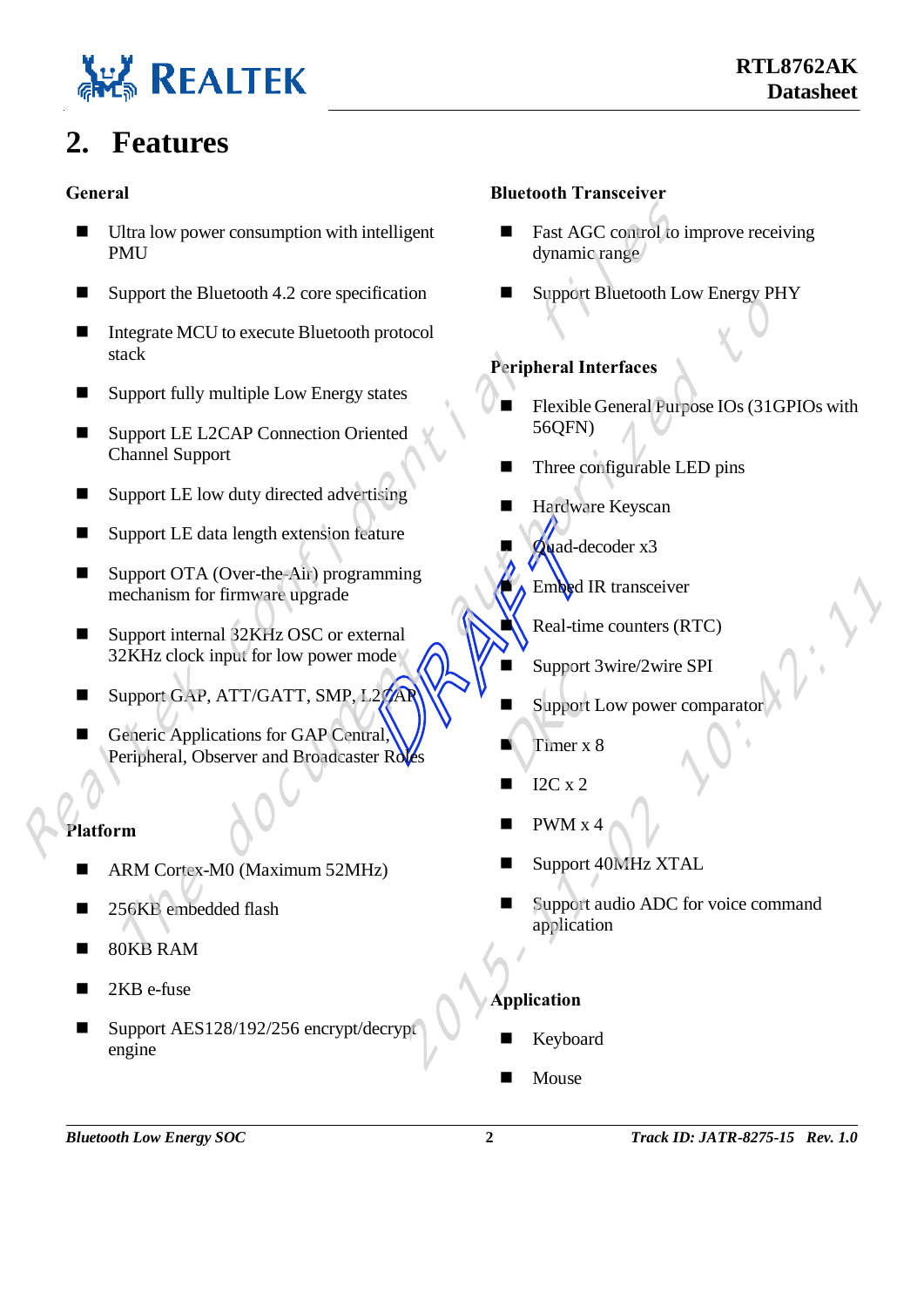

- TV Remote Controller
- **LE HID**

#### **Package**

Package So-pin 7mm QFN Realty Confidential Confidential Confidential Confidential Confidential Confidential Confidential Confidential Confidential Confidential Confidential Confidential Confidential Confidential Confidenti The document and to the documentation

RAFTER COMPANY

of C

2015-11-02 10:42:11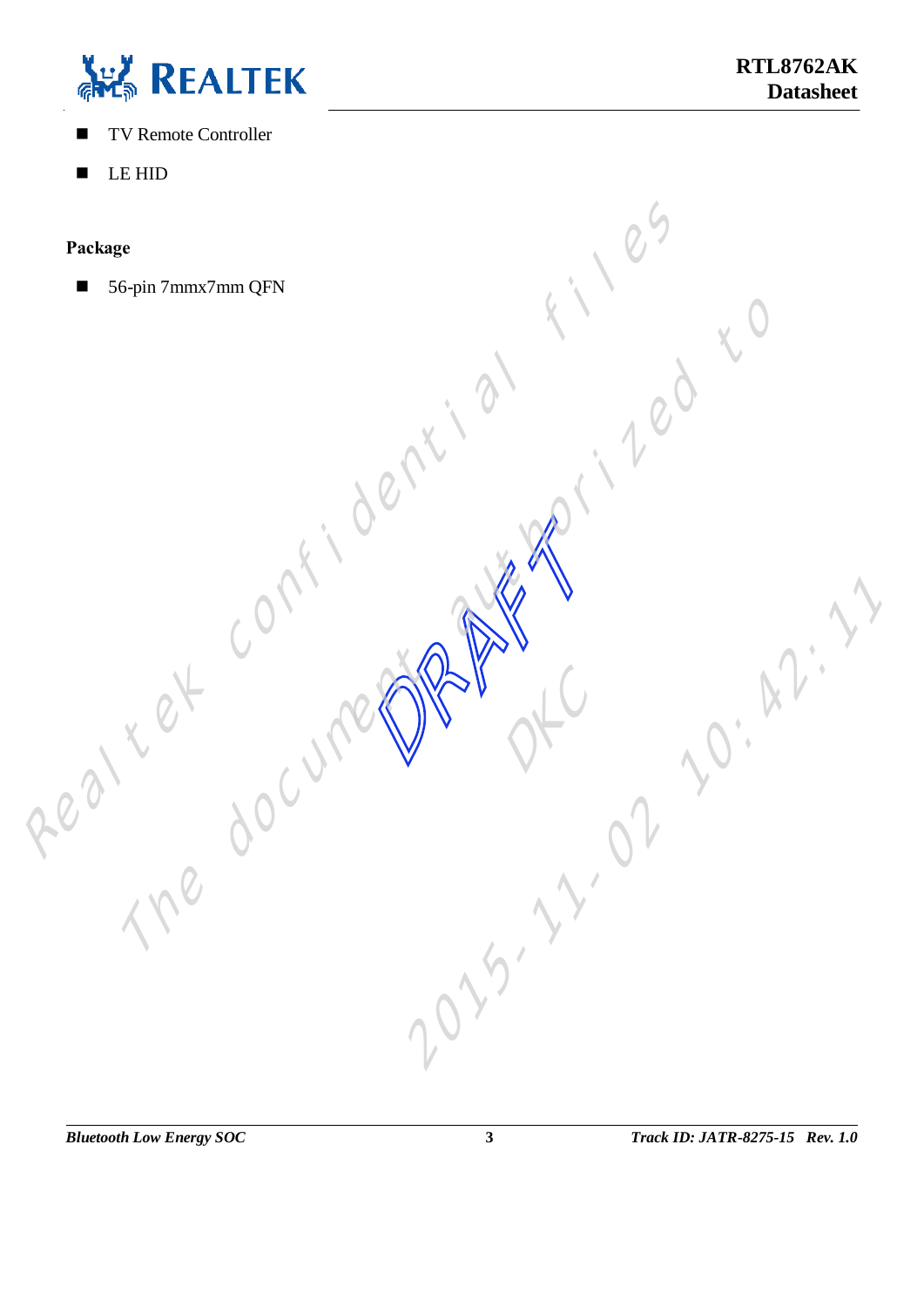

# <span id="page-7-0"></span>**3. Block Diagram**

<span id="page-7-1"></span>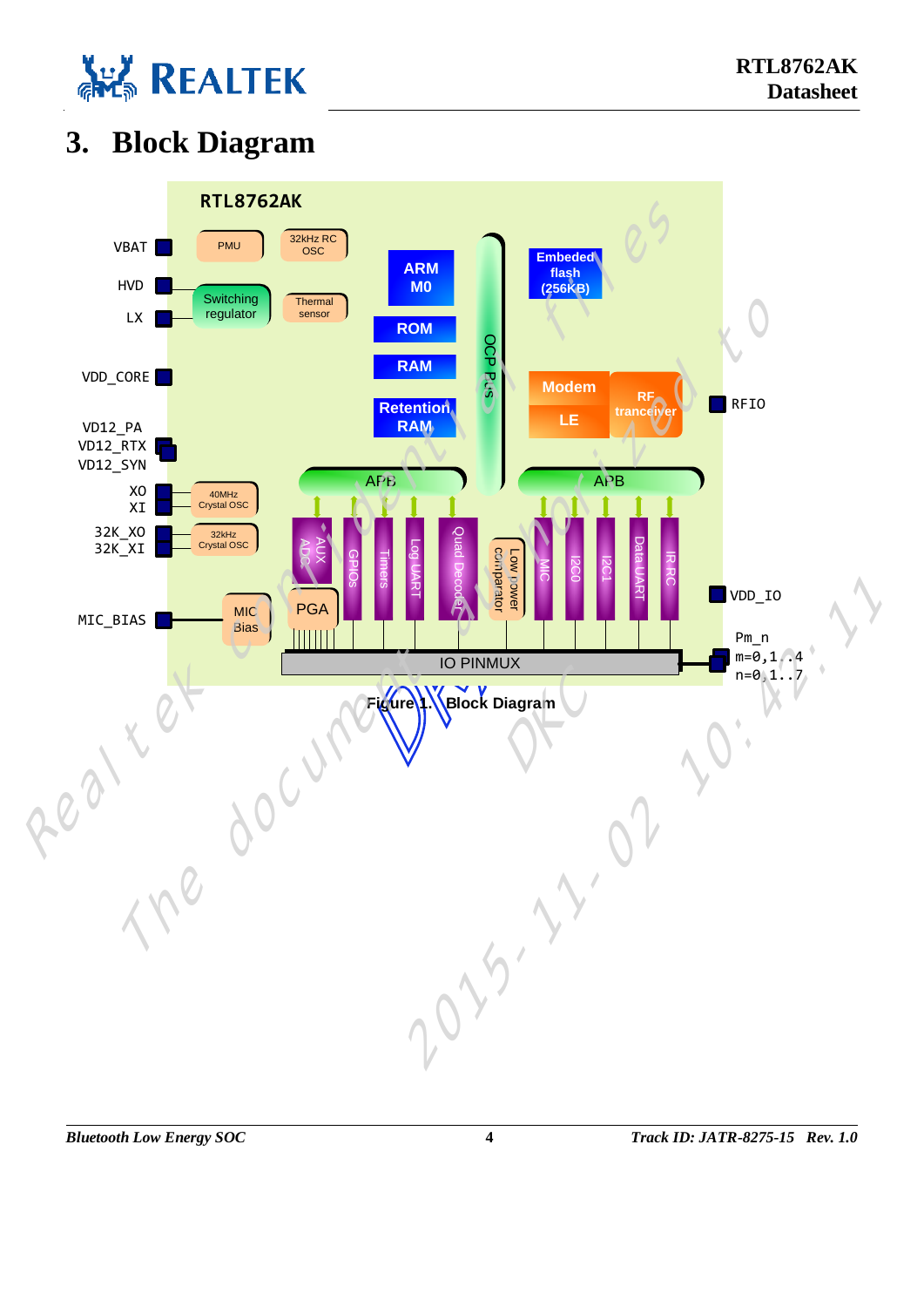

#### <span id="page-8-0"></span>**4. Pin Assignments**



# <span id="page-8-2"></span><span id="page-8-1"></span>**4.1. Package Identification**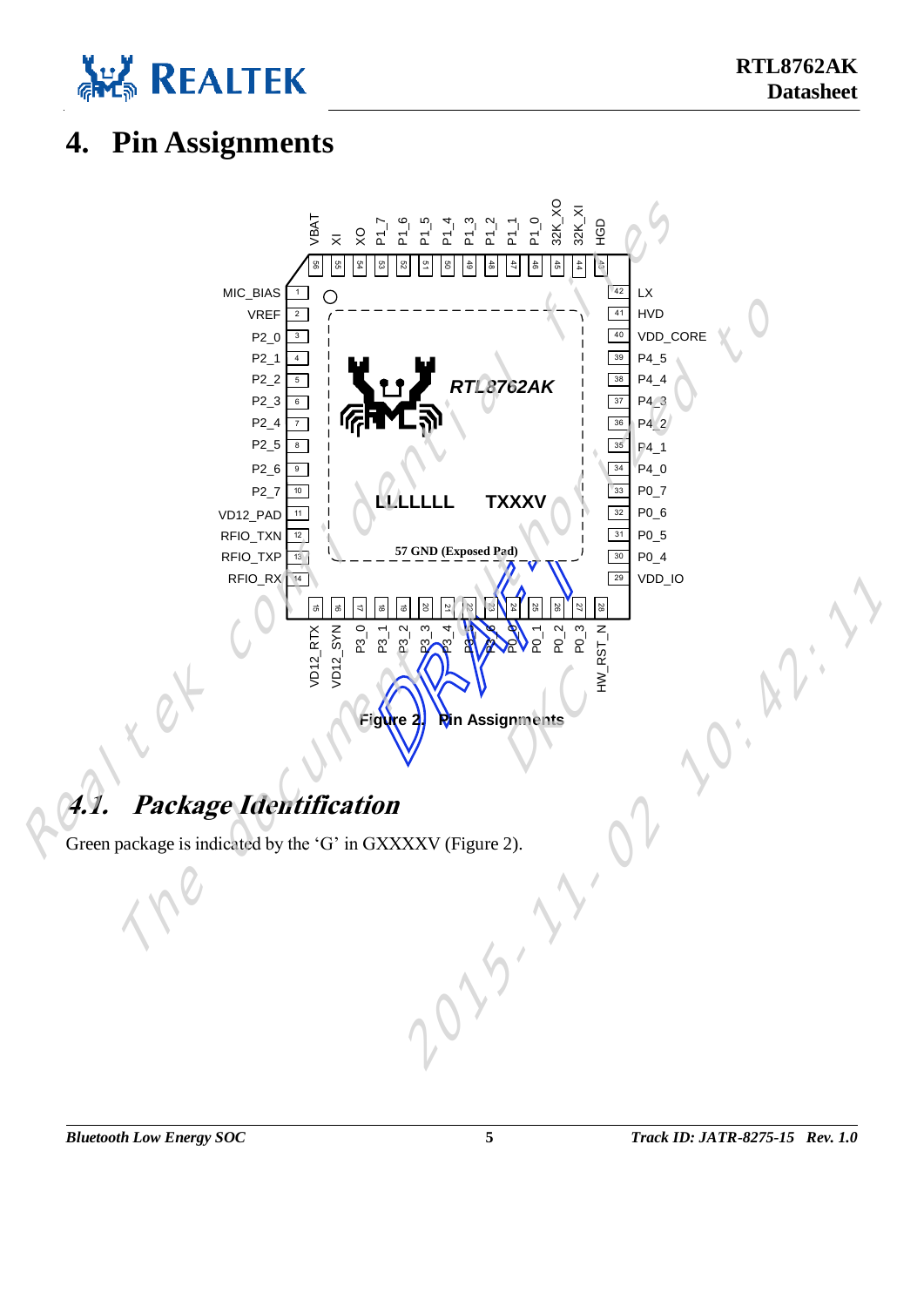

#### <span id="page-9-0"></span>**5. Pin Descriptions**

The following signal type codes are used in the tables:

- I: Input O: Output O: Output
- P: Power

#### <span id="page-9-1"></span>**5.1. RF Interface**

| Table 1. RF Interface |             |               |                                                     |  |  |  |
|-----------------------|-------------|---------------|-----------------------------------------------------|--|--|--|
| Symbol                | <b>Type</b> | <b>Pin No</b> | <i>Description</i>                                  |  |  |  |
| <b>RFIO RX</b>        |             | 14            | <b>BT RX</b> signal / BT TX signal (low power mode) |  |  |  |
| <b>RFIO TXN</b>       |             |               | <b>BT TX</b> signal (for high power mode)           |  |  |  |
| <b>RFIO TXP</b>       |             |               | <b>BT TX</b> signal (for high power mode)           |  |  |  |

# **5.2. XTAL and System Interface**

| I: Input                           |                             |              | O: Output                                                     |
|------------------------------------|-----------------------------|--------------|---------------------------------------------------------------|
| P: Power                           |                             |              |                                                               |
| <b>5.1. RF Interface</b>           |                             |              | Table 1. RF Interface                                         |
| <b>Symbol</b>                      | <b>Type</b>                 | Pin No       | Description                                                   |
| RFIO_RX                            | I                           | 14           | BT RX signal / BT TX signal(low power mode)                   |
| RFIO_TXN                           | O                           | 12           | BT TX signal (for high power mode)                            |
| RFIO_TXP                           | $\mathbf{O}$                | 13           | BT TX signal (for high power mode)                            |
| 5.2. XTAL and System Interface     |                             |              | Table 2. XTAL Taterface                                       |
| <b>Symbol</b>                      | <b>Type</b>                 | Pin No       | Description                                                   |
| 32K_XI                             | I                           | 44           | 32kerystal input or external 32k clock input<br>$\bullet$     |
| 32K_XO                             | O                           | 45           | <b><i><u>Z2</u>k</i></b> crystal output                       |
| XI                                 | I                           | 55           | 4000042 crystal input or external 40MHz clock input           |
| X <sub>O</sub><br>HW_RST_N         | $\mathbf{O}$<br>$\mathbf I$ | 56<br>28     | <b>40MNA</b> crystal output<br>Hardware reset pin, low active |
| 5.3.<br><b>General Purpose IOs</b> |                             |              |                                                               |
|                                    |                             |              | Table 3. General Purpose IOs                                  |
| <b>Symbol</b>                      | <b>Type</b>                 | Pin No<br>24 | $\bullet$<br><b>Description</b>                               |
| $P0_0$<br>$P0_1$                   | <b>IO</b><br><b>IO</b>      | 25           | General purpose IO<br>General purpose IO                      |
| $P0_2$                             | IO                          | 26           | General purpose IO, 20mA driving capability                   |

# **5.3. General Purpose IOs**

#### **Table 3. General Purpose IOs**

|                            |             |        | Table 2. XTAL haterface                                    |
|----------------------------|-------------|--------|------------------------------------------------------------|
| <b>Symbol</b>              | <b>Type</b> | Pin No | <b>Description</b>                                         |
| 32K_XI                     |             | 44     | 32k erystallingut or external 32k clock input<br>$\bullet$ |
| 32K_XO                     | $\Omega$    | 45     | <b><i><u>22 Ecrystal</u></i></b> entry<br>$\bullet$        |
| XI                         |             | 55     | 40 MHz crystal input or external 40MHz clock input         |
| X <sub>O</sub>             | $\mathbf O$ | 54     | <b>40MNA</b> crystal output                                |
| HW_RST_N                   | I           | 28     | Hardware reset pin, low active                             |
|                            |             |        |                                                            |
|                            |             |        |                                                            |
|                            |             |        |                                                            |
| <b>General Purpose IOs</b> |             |        |                                                            |
|                            |             |        |                                                            |
|                            |             |        | Table 3. General Purpose IOs                               |
| <b>Symbol</b>              | <b>Type</b> | Pin No | <b>Description</b>                                         |
| $P0_0$                     | <b>IO</b>   | 24     | General purpose IO                                         |
| $P0_1$                     | <b>IO</b>   | 25     | General purpose IO                                         |
| $P0_2$                     | IO          | 26     | General purpose IO, 20mA driving capability                |
| $P0_3$                     | <b>IO</b>   | 27     | General purpose IO, 20mA driving capability                |
| $P0_4$                     | <b>IO</b>   | 30     | General purpose IO, 20mA driving capability                |
| $P0_5$                     | <b>IO</b>   | 31     | General purpose IO, 20mA driving capability                |
| $P0_6$                     | IO          | 32     | General purpose IO                                         |
| $P0_7$                     | <b>IO</b>   | 33     | General purpose IO                                         |
| $P1_0$                     | <b>IO</b>   | 46     | General purpose IO, SWDIO(default)                         |
| $P1_1$                     | <b>IO</b>   | 47     | General purpose IO, SWDCLK(default)                        |
| $P1_2$                     | <b>IO</b>   | 48     | General purpose IO                                         |
| $P1_3$                     | <b>IO</b>   | 49     | General purpose IO                                         |

*Bluetooth Low Energy SOC* **6** *Track ID: JATR-8275-15 Rev. 1.0*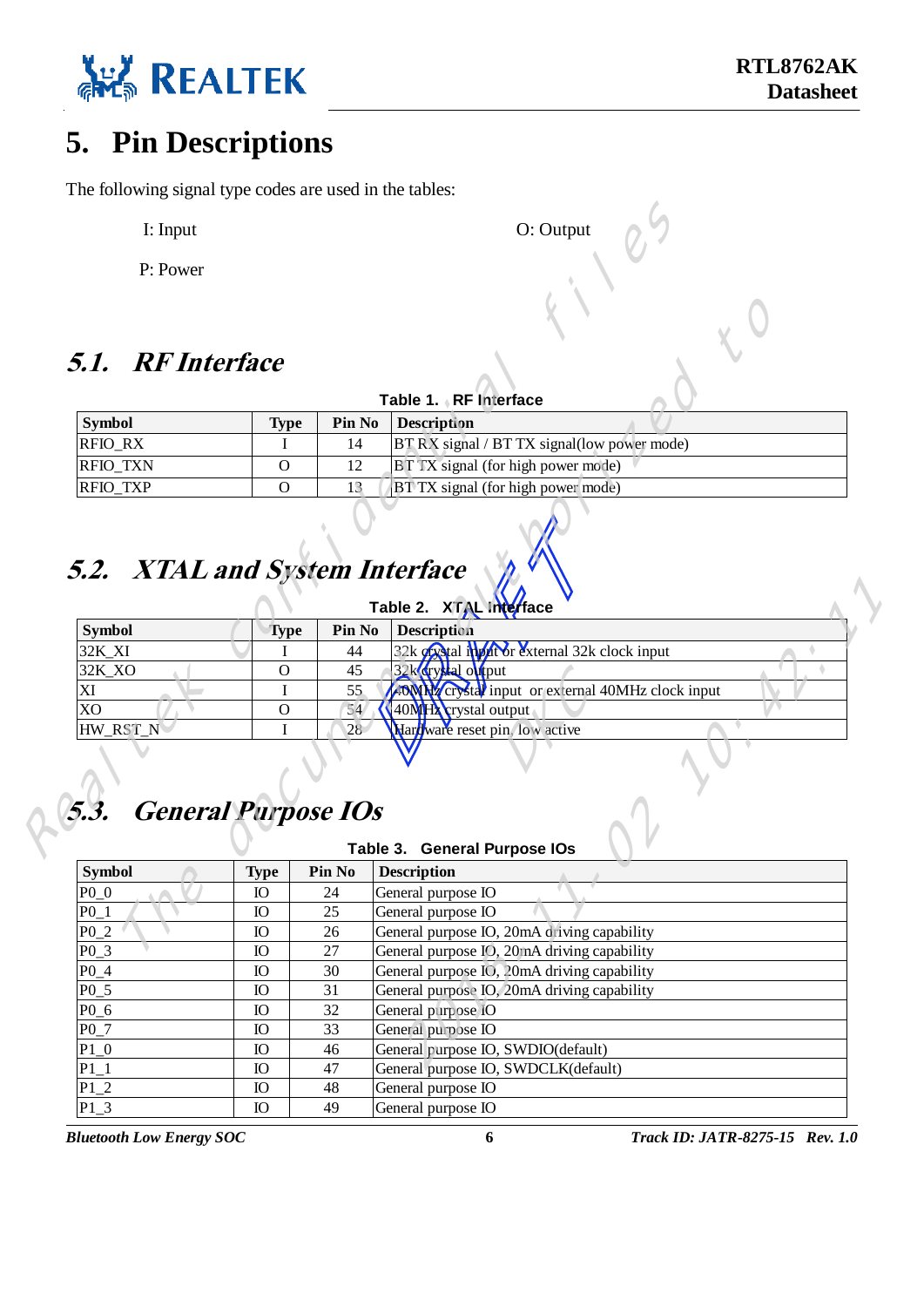<span id="page-10-0"></span>

|                        | <b>Type</b>    | Pin No                   | <b>Description</b>                                                                        |
|------------------------|----------------|--------------------------|-------------------------------------------------------------------------------------------|
| $P1_4$                 | IO             | 50                       | General purpose IO                                                                        |
| $P1_5$                 | IO             | 51                       | General purpose IO                                                                        |
| $P1_6$                 | IO             | 52                       | General purpose IO                                                                        |
| $P1_7$                 | IO             | 53                       | General purpose IO                                                                        |
| $P2_0$                 | IO             | $\overline{3}$           | General purpose IO                                                                        |
| $P2_1$                 | <b>IO</b>      | $\overline{\mathcal{L}}$ | General purpose IO                                                                        |
| $P2_2$                 | IO             | 5                        | General purpose IO                                                                        |
| $P2_3$                 | IO             | 6                        | General purpose IO                                                                        |
| P <sub>2</sub> 4       | IO             | $\boldsymbol{7}$         | General purpose IO                                                                        |
| $P2_5$                 | IO             | $8\,$                    | General purpose IO                                                                        |
| $P2_6$                 | IO             | 9                        | General purpose IO                                                                        |
| $P2_7$                 | IO             | 10                       | General purpose IO                                                                        |
| $P3_0$                 | IO             | 17                       | General purpose IO                                                                        |
| $P3_1$                 | IO             | 18                       | General purpose IO, UART_RX(default)                                                      |
| $P3_2$                 | IO             | 19                       | General purpose IO                                                                        |
| $P3_3$                 | <b>IO</b>      | 20                       | General purpose IO                                                                        |
| $P3_4$                 | <b>IO</b>      | 21                       | General purpose IO                                                                        |
| $P3_5$                 | IO             | 22                       | General purpose IO                                                                        |
| $P3_6$                 | IO             | 23                       | General purpose IO                                                                        |
| $P4_0$                 | IO             | 34                       | General purpose IO, SPIO CLK (default)                                                    |
| $P4_1$                 | IO             | 35                       | General purpose IO, SP (MISO(default)                                                     |
| P4 2                   | <b>IO</b>      | 36                       | General purpose IO <sub>2</sub> <sup>9</sup> PIO MOSI(default)                            |
| $P4_3$                 | IO             | 37                       | General purpose 16 SPIO_CS N(default)                                                     |
| $P4_4$                 | 10             | 38                       | General purpose                                                                           |
|                        |                |                          |                                                                                           |
| <b>5.4. Power Pins</b> |                |                          | Table / Power Pins                                                                        |
| <b>Symbol</b>          | <b>Type</b>    | Pin No                   | <b>Description</b>                                                                        |
| <b>VREF</b>            | ${\bf P}$      | $\overline{2}$           | $\color{red} \bigcirc$<br>ADC reference voltage (decouple)                                |
| VD <sub>12_PAD</sub>   | ${\bf P}$      | 11                       | $\color{red} \bigcirc$<br>supply $\frac{1}{2}$ .2V power for PA                           |
| VD <sub>12</sub> RTX   | ${\bf P}$      | 15                       | supply 1.2V power for RF transceiver                                                      |
| VD <sub>12_SYN</sub>   | ${\bf P}$      | 16                       | supply 1.2V power for synthesizer                                                         |
| VDD_IO                 | $\overline{P}$ | 29                       | supply 1.8V~3.3V power for digital IO PADs                                                |
| VDD_CORE               | $\mathbf P$    | 40                       |                                                                                           |
|                        | $\overline{P}$ | 41                       | supply 1.2V power for digital core<br>supply 2.6~3.3V power for Switching regulator input |
| <b>HVD</b><br>LX       | $\overline{P}$ | 42                       |                                                                                           |
|                        | P              | 43                       | Switching regulator output                                                                |
| <b>VBAT</b>            | ${\bf P}$      | 56                       | Ground for switching regulator<br>Battery voltage input                                   |
| HGD<br>MIC_BIAS        | ${\bf P}$      | 1                        | Microphone bias                                                                           |

#### **5.4. Power Pins**

| <b>Symbol</b> | <b>Type</b>    | Pin No         | <b>able 4/ Power Pins</b><br><b>Description</b>     |
|---------------|----------------|----------------|-----------------------------------------------------|
| <b>VREF</b>   | P              |                | ADC reference voltage (decouple)                    |
| VD12_PAD      | $\mathbf P$    | 11             | $\bullet$<br>supply / 2V power for PA               |
| VD12_RTX      | $\mathbf P$    | $\overline{5}$ | supply 1.2V power for RF transceiver                |
| VD12_SYN      | P              | 16             | supply 1.2V power for synthesizer                   |
| VDD_IO        | $\mathbf{P}$   | 29             | supply 1.8V~3.3V power for digital IO PADs          |
| VDD_CORE      | P              | 40             | supply 1.2V power for digital core                  |
| <b>HVD</b>    | P              | 41             | supply 2.6~3.3V power for Switching regulator input |
| LX            | P              | 42             | Switching regulator output                          |
| <b>HGD</b>    | P              | 43             | Ground for switching regulator                      |
| <b>VBAT</b>   | $\mathbf{P}$   | 56             | Battery voltage input                               |
| MIC_BIAS      | $\overline{P}$ |                | Microphone bias                                     |
|               |                |                |                                                     |

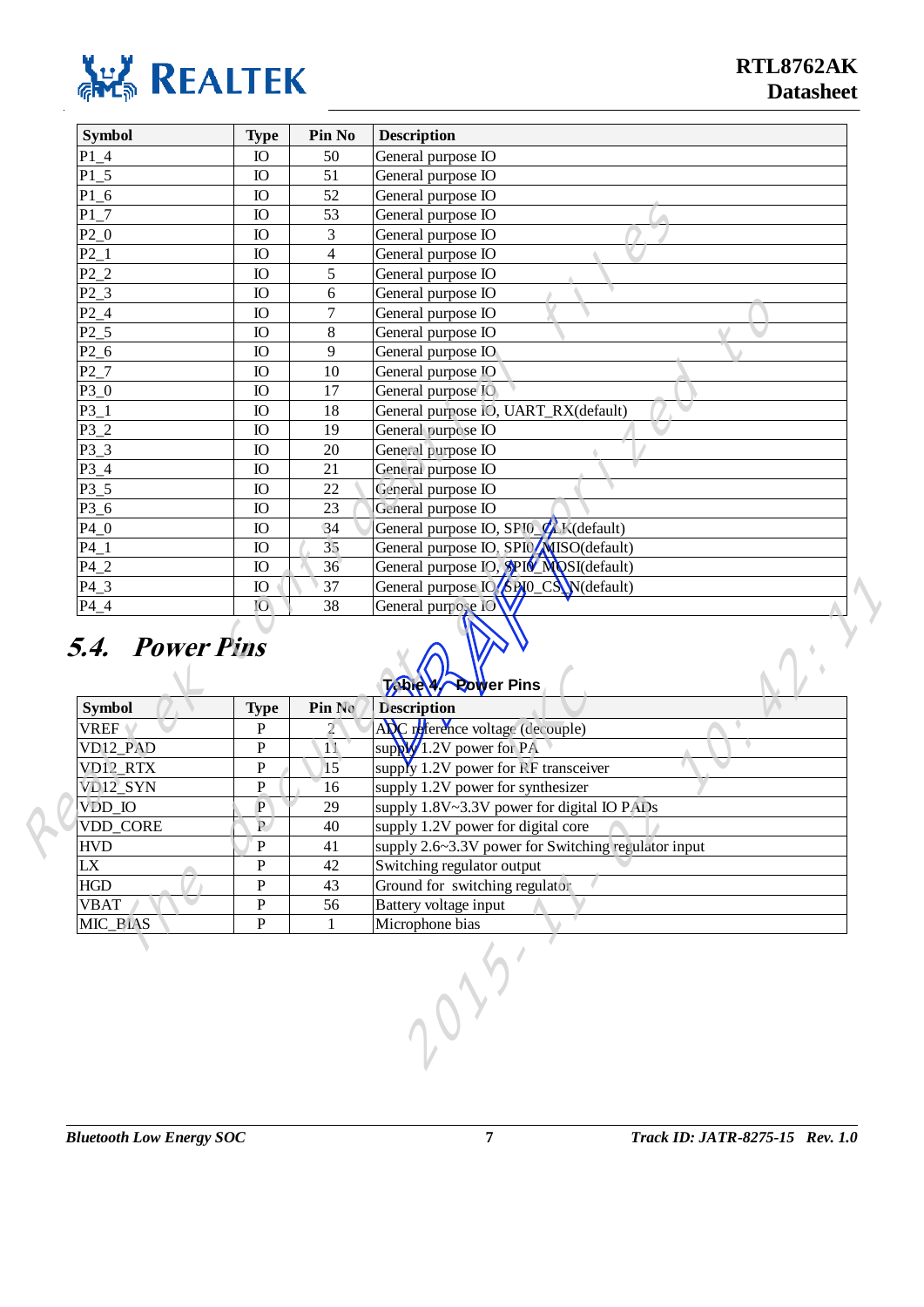

#### <span id="page-11-0"></span>**6. Electrical and Thermal Characteristics**

#### <span id="page-11-1"></span>**6.1. Temperature Limit Ratings**

<span id="page-11-3"></span>

| <b>Table 5. Temperature Limit Ratings</b> |                |                |                 |  |  |  |  |  |
|-------------------------------------------|----------------|----------------|-----------------|--|--|--|--|--|
| <b>Parameter</b>                          | <b>Minimum</b> | <b>Maximum</b> | Units           |  |  |  |  |  |
| <b>Storage Temperature</b>                | $-55$          | $+125$         | $\circ$         |  |  |  |  |  |
| <b>Ambient Operating Temperature</b>      |                | $+70$          | $\rm ^{\circ}C$ |  |  |  |  |  |
| <b>Junction Temperature</b>               |                | $+125$         | $\rm ^{\circ}C$ |  |  |  |  |  |

# <span id="page-11-4"></span><span id="page-11-2"></span>**6.2. Power Supply DC Characteristics**

| <b>Parameter</b>                            |                                             | <b>Minimum</b>                           | <b>Maximum</b> |                | <b>Units</b>       |  |
|---------------------------------------------|---------------------------------------------|------------------------------------------|----------------|----------------|--------------------|--|
| Storage Temperature                         |                                             | $-55$                                    | $+125$         |                | $\rm ^{\circ}C$    |  |
| <b>Ambient Operating Temperature</b>        |                                             | $\boldsymbol{0}$                         | $+70$          |                | $\rm ^{\circ}C$    |  |
| Junction Temperature                        |                                             | $\Omega$                                 | $+125$         |                | $\overline{C}$     |  |
|                                             | <b>6.2. Power Supply DC Characteristics</b> | Table 6. Power Supply DC Characteristics |                |                |                    |  |
| <b>Symbol</b>                               | Parameter                                   | <b>Minimum</b>                           | <b>Typical</b> | <b>Maximum</b> | <b>Units</b>       |  |
| <b>VBAT</b>                                 | Single power source of whole<br>chip        | 1.8                                      |                | 3.6            | V                  |  |
| VDD_CORE<br>VD12_PA<br>VD12_RTX<br>VD12_SYN | 1.2V Core and RFAFE Supply<br>Voltage       | 1.10                                     |                | 1.32           | $\mathbf{V}$       |  |
| $VDD$ <sub>-IO</sub> Note                   | Power for digital IO PADs                   |                                          |                | 3.6            | $\mathbf{V}$       |  |
| <b>HVD</b>                                  | Power for switching regulator               |                                          |                | 3.6            | $\rm V$ $^{\circ}$ |  |
|                                             | <b>Digital IO Pin DC Characteristics</b>    | Table 7. 3.3V IO Pin DC Characteristics  |                |                | Note: VDD IOSVBAT  |  |
|                                             | Parameter                                   | <b>Minimum</b>                           | <b>Normal</b>  | <b>Maximum</b> | <b>Units</b>       |  |
| <b>Symbol</b>                               |                                             | 2.0                                      | 3.3            | 3.6            | $\mathbf V$        |  |
| $V_{IH}$                                    | Input high voltage                          |                                          |                |                |                    |  |
| $V_{IL}$                                    | Input low voltage                           | $\mathbf{r}$                             | $\overline{0}$ | 0.9            | $\mathbf{V}$       |  |
| $V_{OH}$                                    | Output high voltage                         | 2.97                                     |                | 3.3            | $\mathbf{V}$       |  |

# **Table 6. Power Supply DC Characteristics**

# **6.3. Digital IO Pin DC Characteristics** Report Follows

| VD12_RTX                                                        | Voltage                                  |                                         |               |                |                   |  |
|-----------------------------------------------------------------|------------------------------------------|-----------------------------------------|---------------|----------------|-------------------|--|
| VD12_SYN                                                        |                                          |                                         |               |                |                   |  |
| $VDD_{{\footnotesize \perp}}\text{IO}^{\overline{\text{Note}}}$ | Power for digital IO PADs                |                                         |               | 3.6            | V                 |  |
| <b>HVD</b>                                                      | Power for switching regulator            |                                         |               | 3.6            | $V^{\circ}$       |  |
| 5.3.                                                            | <b>Digital IO Pin DC Characteristics</b> |                                         |               |                | Note: VDD_IO≤VBAT |  |
|                                                                 |                                          | Table 7. 3.3V IO Pin DC Characteristics |               |                |                   |  |
| Symbol                                                          | Parameter                                | <b>Minimum</b>                          | <b>Normal</b> | <b>Maximum</b> | <b>Units</b>      |  |
| $V_{I\!H}$                                                      | Input high voltage                       | 2.0                                     | 3.3           | 3.6            | V                 |  |
| $\rm V_{II.}$                                                   | Input low voltage                        |                                         | 0             | 0.9            | $\mathbf V$       |  |
| $\rm V_{OH}$                                                    | Output high voltage                      | 2.97                                    |               | 3.3            | $\mathbf V$       |  |
| $V_{OL}$                                                        | Output low voltage                       | $\overline{0}$                          |               | 0.33           | $\mathbf V$       |  |
|                                                                 |                                          |                                         |               |                |                   |  |

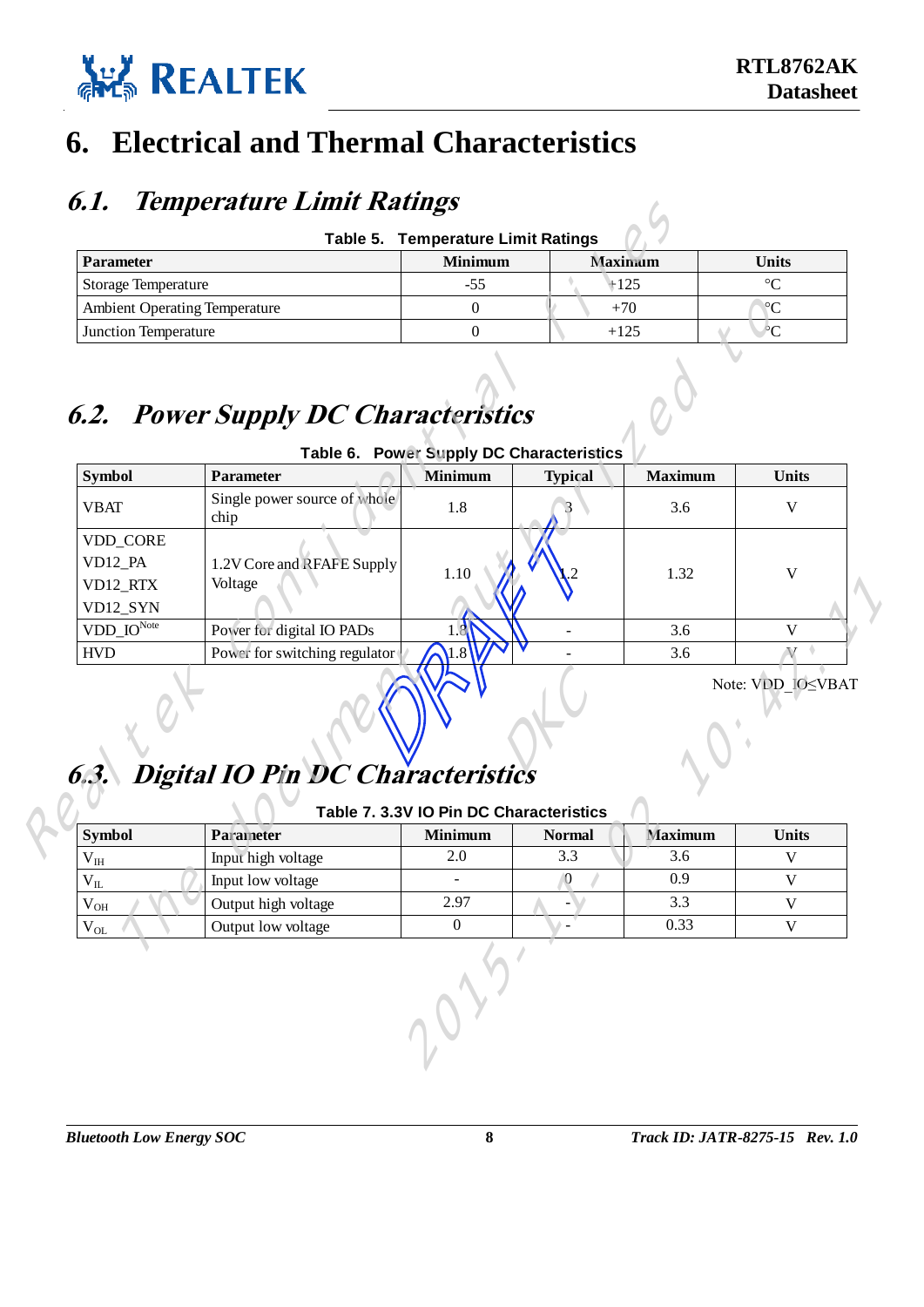<span id="page-12-0"></span>

| $1.8$<br>$\overline{3.1}$<br>2.8<br>Input high voltage<br>$\rm V_{IH}$<br>$\overline{0}$<br>0.8<br>$\rm V_{II}$<br>Input low voltage<br>$\omega$<br>2.5<br>3.1<br>Output high voltage<br>$\rm V_{OH}$<br>$\omega$<br>$\overline{0}$<br>0.28<br>Output low voltage<br>$\rm V_{OL}$<br>$\overline{\phantom{a}}$ |  | <b>Symbol</b> | Parameter | <b>Minimum</b> | <b>Normal</b> | <b>Maximum</b> | Units       |
|---------------------------------------------------------------------------------------------------------------------------------------------------------------------------------------------------------------------------------------------------------------------------------------------------------------|--|---------------|-----------|----------------|---------------|----------------|-------------|
|                                                                                                                                                                                                                                                                                                               |  |               |           |                |               |                | $\mathbf V$ |
|                                                                                                                                                                                                                                                                                                               |  |               |           |                |               |                | $\mathbf V$ |
|                                                                                                                                                                                                                                                                                                               |  |               |           |                |               |                | $\mathbf V$ |
|                                                                                                                                                                                                                                                                                                               |  |               |           |                |               |                | $\mathbf V$ |
|                                                                                                                                                                                                                                                                                                               |  |               |           |                |               |                |             |

2015-11-02 10:42:11

The document and to the

#### **Table 8. 2.8V IO Pin DC Characteristics**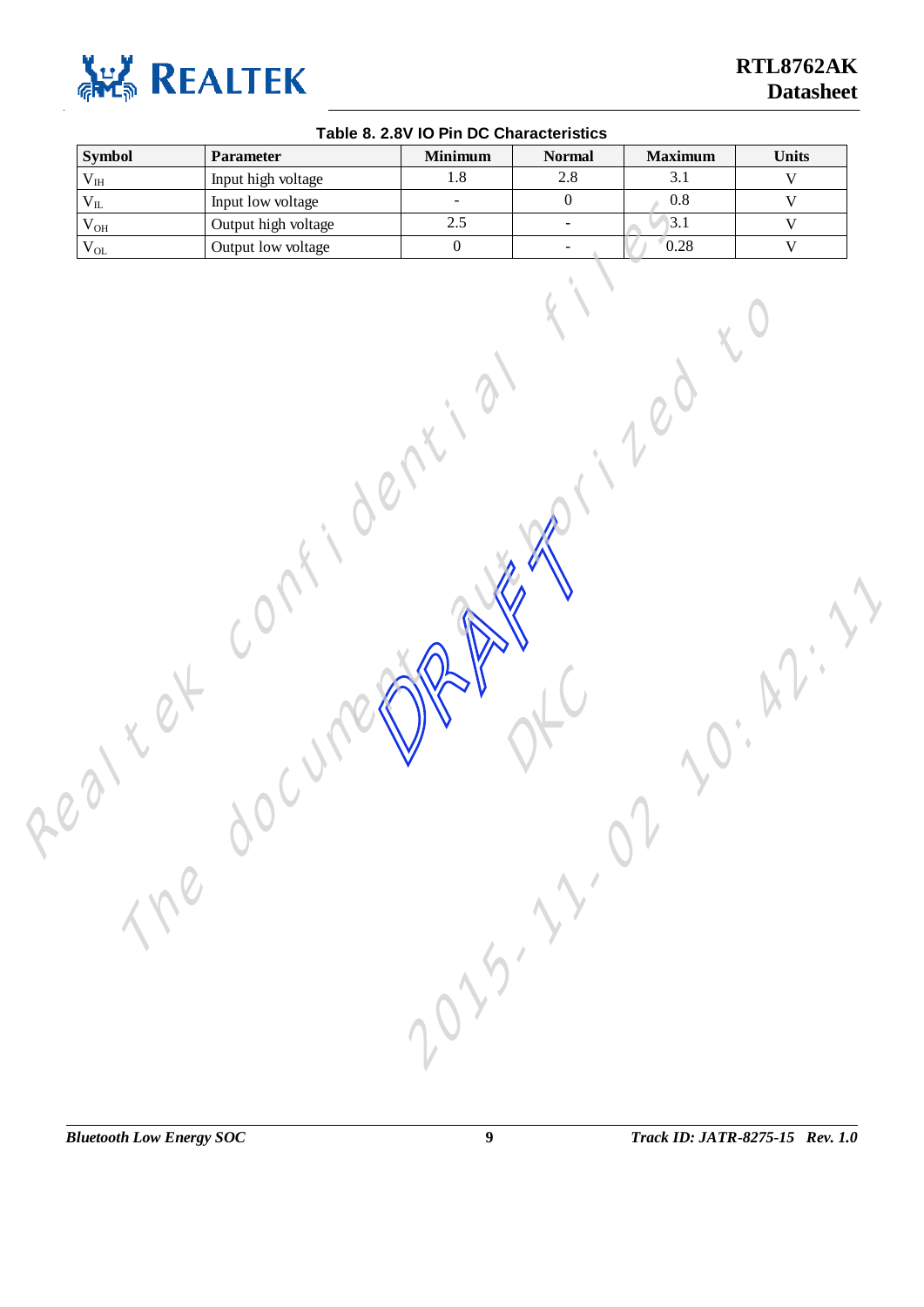<span id="page-13-1"></span>

#### <span id="page-13-0"></span>**6.4. Power Consumption**

#### **6.4.1. Low Power Mode**

<span id="page-13-2"></span>

|                   |                               |                          | <b>Table 9. Low Power Mode</b>  |            |                                 |                                              |
|-------------------|-------------------------------|--------------------------|---------------------------------|------------|---------------------------------|----------------------------------------------|
| <b>Power mode</b> | <b>Always on</b><br>registers | 32k<br><b>RCOSC/XTAL</b> | <b>Retention</b><br><b>SRAM</b> | CPU        | <b>Wakeup</b><br>method         | <b>Current</b><br>consumption<br>$(VBAT=3V)$ |
| Power down        | ON                            | <b>OFF</b>               | <b>OFF</b>                      | <b>OFF</b> | Wakeup by<br><b>GPIO</b>        | <b>TBD</b>                                   |
| Hibernate         | <b>ON</b>                     | <b>ON</b>                | <b>OFF</b>                      | <b>OFF</b> | Wakeup by<br><b>GPIO</b> or RTC | <b>TBD</b>                                   |
| Deep LPS          | <b>ON</b>                     | <b>ON</b>                | Retention                       | <b>OFF</b> | Wakeup by<br>GPIO, timer        | <b>TBD</b>                                   |

# <span id="page-13-3"></span>**6.4.2. Active Mode**

|                             |                        |                          | <b>Table 9. Low Power Mode</b> |                            |                          |                                              |
|-----------------------------|------------------------|--------------------------|--------------------------------|----------------------------|--------------------------|----------------------------------------------|
| <b>Power mode</b>           | Always on<br>registers | 32k<br><b>RCOSC/XTAL</b> | Retention<br><b>SRAM</b>       | <b>CPU</b>                 | <b>Wakeup</b><br>method  | <b>Current</b><br>consumption<br>$(VBAT=3V)$ |
| Power down                  | ON                     | <b>OFF</b>               | <b>OFF</b>                     | OFF                        | Wakeup by<br>$\rm GPIO$  | TBD                                          |
| Hibernate                   | ON                     | <b>ON</b>                | OFF                            | <b>OFF</b>                 | Wakeup by<br>GPIO or RTC | TBD                                          |
| Deep LPS                    | ON                     | ON                       | Retention                      | <b>OFF</b>                 | Wakeup by<br>GPIO, timer | TBD                                          |
| 6.4.2.                      | <b>Active Mode</b>     |                          | Table 10. Active Moge          |                            |                          |                                              |
|                             |                        | <b>Power Mode</b>        |                                | <b>Current Consumption</b> |                          |                                              |
|                             |                        |                          |                                | $(VBAT=3V)$                |                          |                                              |
|                             |                        | Active RX mode           |                                | <b>TRD</b>                 |                          |                                              |
|                             |                        | Active TX mode           |                                | TBD                        |                          |                                              |
|                             |                        |                          |                                |                            |                          |                                              |
|                             |                        |                          |                                |                            |                          |                                              |
|                             |                        |                          |                                |                            |                          |                                              |
|                             |                        |                          |                                |                            |                          |                                              |
|                             |                        |                          |                                |                            |                          |                                              |
|                             |                        |                          |                                |                            |                          |                                              |
|                             |                        |                          |                                |                            |                          |                                              |
|                             |                        |                          |                                |                            |                          |                                              |
|                             |                        |                          |                                |                            |                          |                                              |
|                             |                        |                          |                                |                            |                          |                                              |
|                             |                        |                          |                                |                            |                          |                                              |
| $\mathcal{L}_{\mathcal{C}}$ |                        |                          |                                |                            |                          |                                              |
|                             |                        |                          |                                |                            |                          |                                              |
|                             |                        |                          |                                |                            |                          |                                              |
|                             |                        |                          | 2010-11                        |                            |                          |                                              |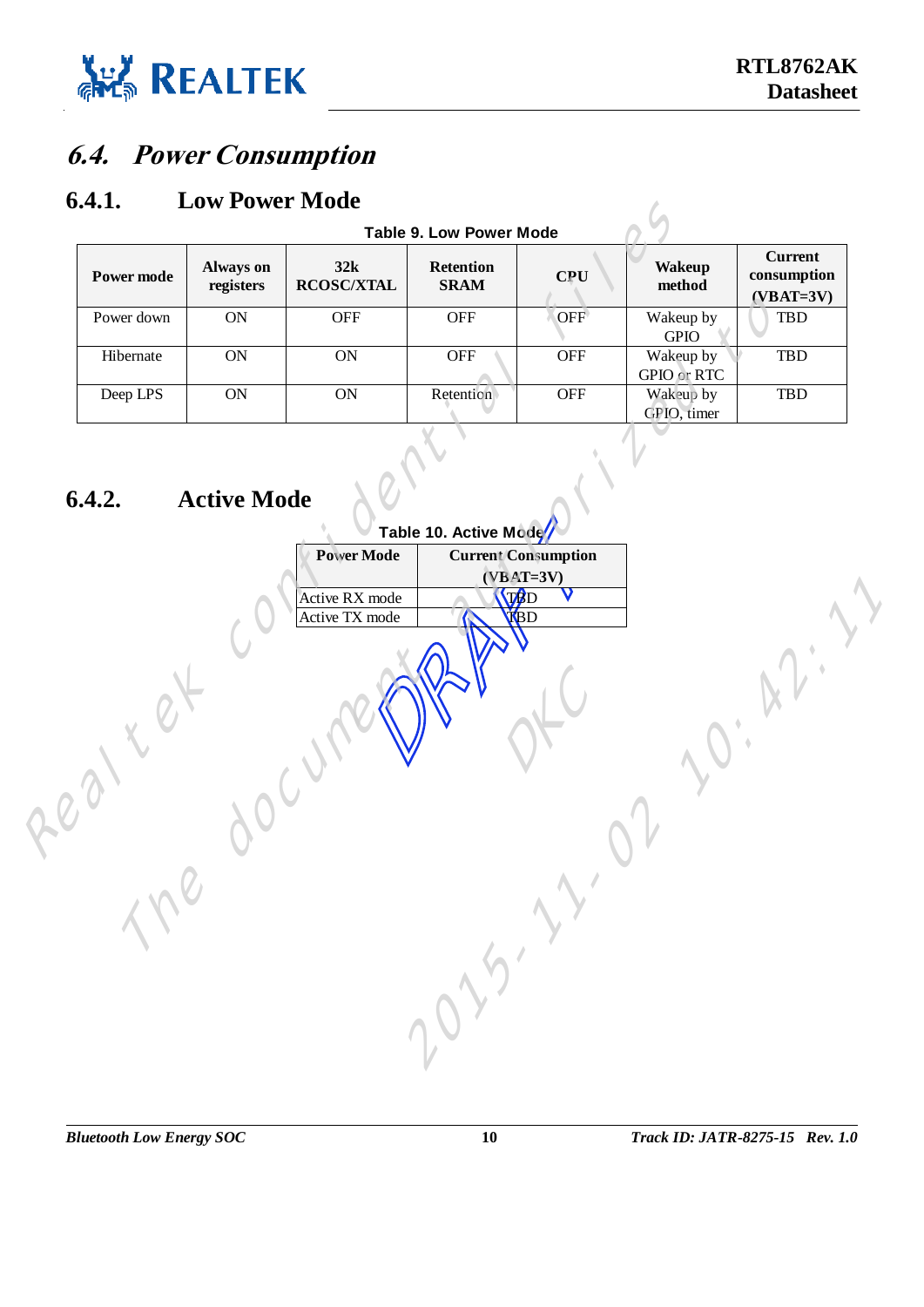

# <span id="page-14-0"></span>**7. Mechanical Dimensions**